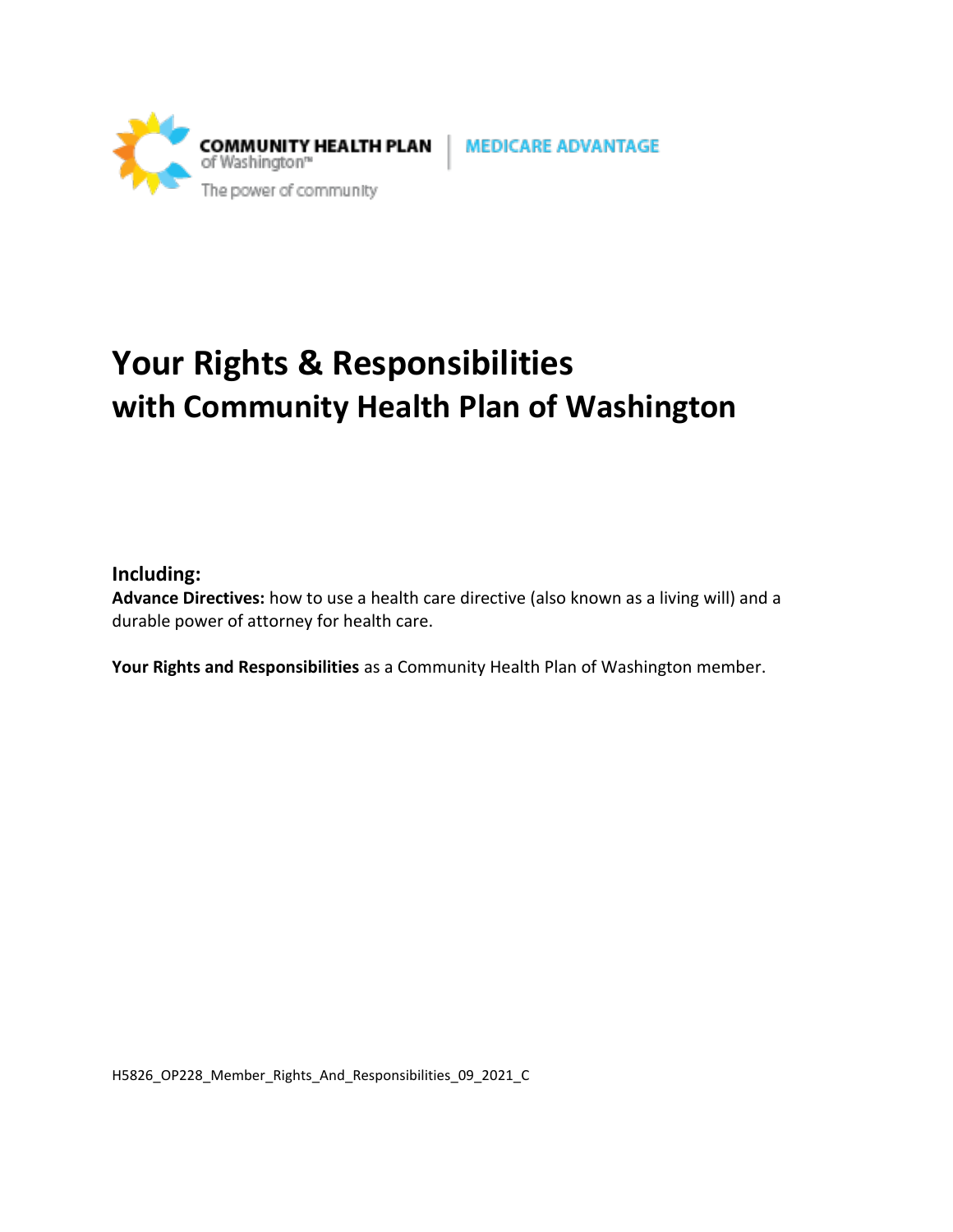# **Contents**

| Advance Directives and Physician Orders for Life Sustaining Treatment (POLST)  3 |  |
|----------------------------------------------------------------------------------|--|
|                                                                                  |  |
|                                                                                  |  |
|                                                                                  |  |
|                                                                                  |  |
|                                                                                  |  |
|                                                                                  |  |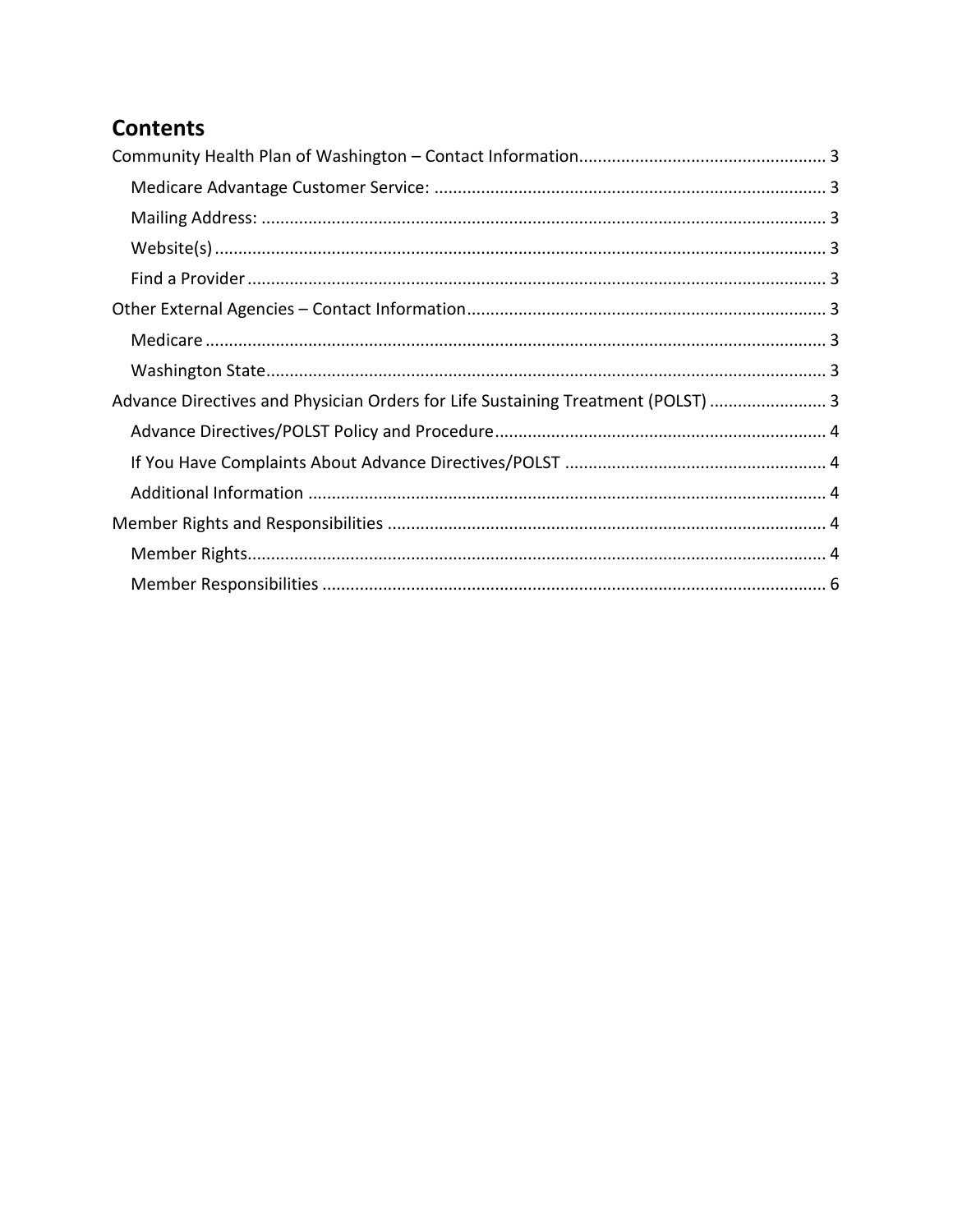# <span id="page-2-0"></span>**Community Health Plan of Washington – Contact Information**

#### <span id="page-2-1"></span>**Medicare Advantage Customer Service:**

- Hours:  $8$  a.m.  $-8$  p.m. PST,  $7$  days a week
- Current members call Toll Free 1-800-942-0247, TTY Relay: 7-1-1
- Prospective members call Toll Free 1-800-944-1247, TTY Relay: 7-1-1

#### <span id="page-2-2"></span>**Mailing Address:**

Community Health Plan of Washington 1111 Third Ave, Ste. 400 Seattle, WA 98101

#### <span id="page-2-3"></span>**Website(s)**

• Medicare Advantage:<https://medicare.chpw.org/>

#### <span id="page-2-4"></span>**Find a Provider**

- Medicare Advantage: refer to<https://medicare.chpw.org/find-a-doctor/>
- Contact the Customer Service department

# <span id="page-2-5"></span>**Other External Agencies – Contact Information**

#### <span id="page-2-6"></span>**Medicare**

For more information about Medicare:

- Call 1-800-MEDICARE (1-800-633-4227), TTY 1-877-486-2048, 24 Hrs. a day, 7 days a week
- Visit: [www.medicare.gov](http://www.medicare.gov/)

#### <span id="page-2-7"></span>**Washington State**

To learn about your rights under the law, call the Washington State Office of the Insurance Commissioner at: 1-800-562-6900.

If you have a problem or concern, call the Washington State Department of Health Consumer Hotline at: 1-800-525-0127.

# <span id="page-2-8"></span>**Advance Directives and Physician Orders for Life Sustaining Treatment (POLST)**

An advance directive gives written instructions about your future medical care in case something happens to you and you are unable to tell someone your medical wishes. For the state of Washington, this written instruction takes the form of two (2) documents: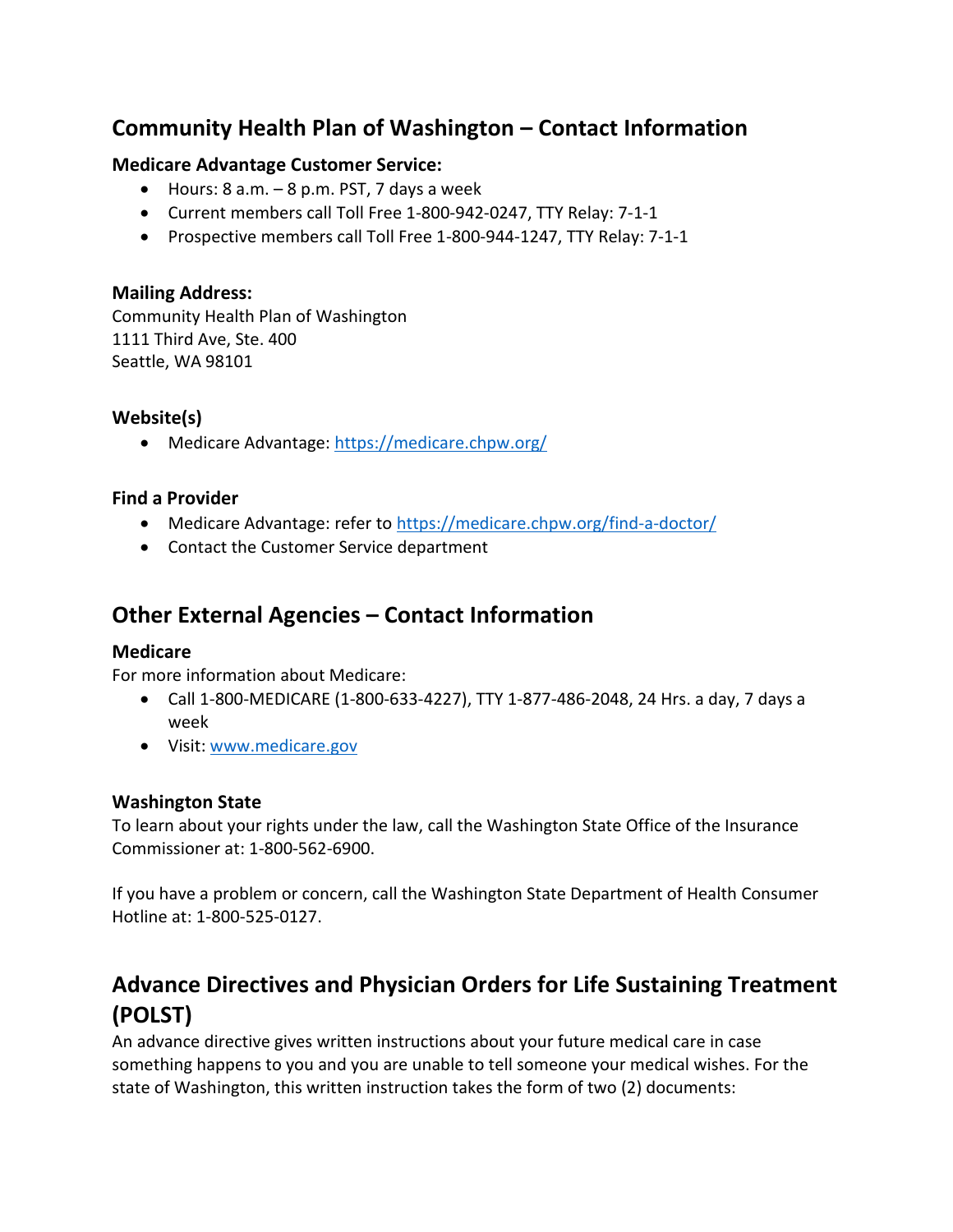- 1. A Health Care Directive (known as a Living Will); and
- 2. A Durable Power of Attorney for Health Care.

If you are seriously ill or in very poor health, your health care provider can use the Portable Orders for Life-Sustaining Treatment (POLST) to represent your wishes for future care as clear and specific medical orders, indicating what types of life-sustaining treatment you want or do not want in the case of a medical emergency.

You have certain rights with an Advance Directive and a POLST:

- The right to make your own decisions about your medical care.
- The right to accept or refuse surgical or medical treatment.
- The right to have an Advance Directive or POLST.
- The right to cancel an Advance Directive or POLST at any time.

### <span id="page-3-0"></span>**Advance Directives/POLST Policy and Procedure**

Anyone who requests Community Health Plan of Washington's (CHPW's) Advance Directives/POLST policy and procedure will be provided a copy by calling the CHPW Customer Service department. This policy and procedure are available online at [https://medicare.chpw.org/member-center/member-rights/advance-directive/.](https://medicare.chpw.org/member-center/member-rights/advance-directive/)

### <span id="page-3-1"></span>**If You Have Complaints About Advance Directives/POLST**

If you think CHPW or its providers, contractors, vendors, or business associates are not complying with the state of Washington's Advance Directives/POLST guidance, you may file a grievance. For information about filing a grievance or complaint, refer to the Grievance and Appeal Process.

### <span id="page-3-2"></span>**Additional Information**

More information, resources, and forms about your Advance Directive rights are on the Washington State Medical Association Advance Directives Q&A webpage located at: [https://wsma.org/WSMA/Resources/Advance\\_Care\\_Planning/POLST/WSMA/Resources/Advan](https://wsma.org/WSMA/Resources/Advance_Care_Planning/POLST/WSMA/Resources/Advance_Care_Planning/POLST/POLST.aspx) [ce\\_Care\\_Planning/POLST/POLST.aspx.](https://wsma.org/WSMA/Resources/Advance_Care_Planning/POLST/WSMA/Resources/Advance_Care_Planning/POLST/POLST.aspx)

### <span id="page-3-3"></span>**Member Rights and Responsibilities**

#### <span id="page-3-4"></span>**Member Rights**

Your right to get information about the plan, services, practitioners and providers and member rights and responsibilities.

- You have a right to ask for information in writing about your rights and responsibilities.
- You have a right to have information about your health care plan and its services explained to you in a way you will understand, and in a different language if necessary.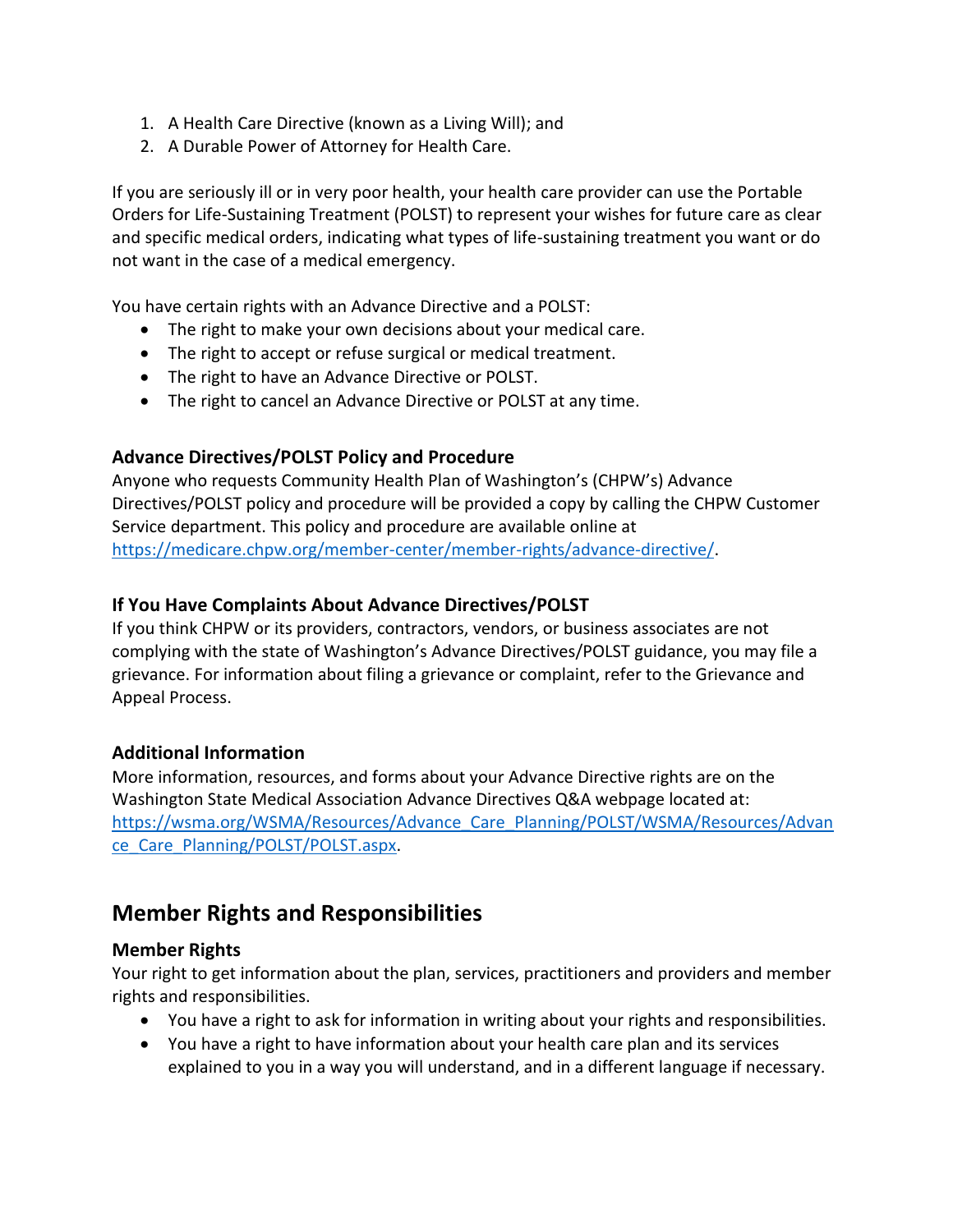- You have a right to no‐cost interpreters during scheduled health care visits and to have interpreters when you interact with CHPW. This includes members who are deaf, deaf/blind, or hard of hearing.
- You have a right to know the name, title, and qualifications of the practitioners, providers, and staff who care for you.
- You have a right to get information in writing about what you must do to see a provider other than your primary care provider (PCP).
- You have a right to ask for information in writing about what you must do when you need CHPW's approval for health care services.
- You have a right to get information in writing about CHPW's organizational structure and operations.
- You have a right to get information in writing about how we pay doctors and hospitals. You may also receive an explanation of how referrals to specialists affect our payment to providers.
- You have a right to get information in writing about if we pay providers extra for certain care (physician incentive programs).
- You have a right to ask for information in writing about which medical service you used and showing how CHPW paid for a service. This is known as an Explanation of Benefits (EOB).
- You have a right to request copies of your medical record and ask for changes when necessary.
- You have a right to know that the government has set standards for safe and effective pharmacy services.
- You have a right to know what drugs are covered by CHPW. For more information, ask for a copy of the Community Health Plan of Washington Drug Formulary by calling CHPW's Customer Service Department.
- You have a right to get information in writing about How we report how well we do with your care. We measure our performance using the Healthcare Effectiveness Data Information Set, or HEDIS. You may ask to see the HEDIS data and have someone explain what the information means. For more information, contact the Customer Service department.
- You have a right to be treated with dignity and respect and right to privacy.
- You have a right to be given care and service that go along with your values and beliefs.
- You have a right to get services without being discriminated against.
- You have a right to expect CHPW and your providers to protect your privacy. (Refer to your Notice of Privacy Practices located at [https://medicare.chpw.org/member](https://medicare.chpw.org/member-center/member-rights/)[center/member-rights/.](https://medicare.chpw.org/member-center/member-rights/)
- You have a right to have your wishes for your future medical care made known to others if you are too sick to let them know. This includes the right to choose a person to make medical decisions for you if you are unable to do so. You can do this with a living will, a durable power of attorney for health care, or both.
- You have a right to refuse treatment and be told what might happen with your health.
- You have a right to refuse to take part in experimental research.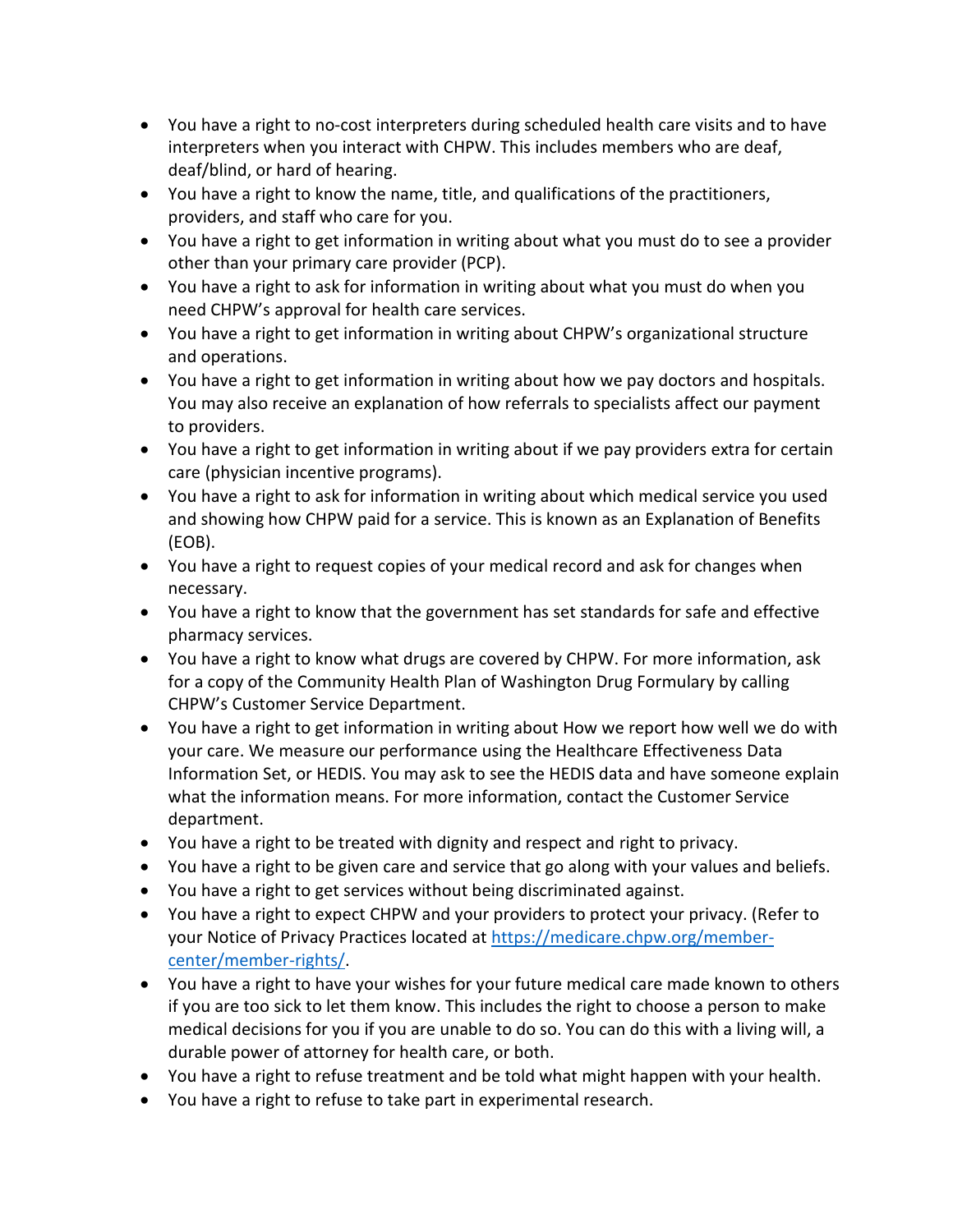- You have a right to get information about other health care options available from CHPW.
- You have a right to get information about what you must do when you need an authorization for health care services.
- You have a right to candidly discuss with your provider the right for medically necessary treatment options for your health condition, including the risks involved, regardless of cost or coverage.
- You have a right to get a second opinion from another CHPW provider.
- Your right to voice complaints or file an Appeal about the organization or the care it provides.
	- $\circ$  You have a right to tell us your complaints or to appeal decisions about your health care or about CHPW without fear that you may not be able to receive care in the future.
	- $\circ$  You have a right to be told about our grievance process when telling us about your complaints. You also have the right to get an answer to your complaint in a timely manner.
	- $\circ$  You have a right to get a copy of our grievance policy. This will tell you how to file an appeal if you disagree with one of our decisions or if you are dissatisfied with your health care. See the Grievances and Appeal Process for your program.
	- o You have a right to get a review of an appeal decision.
- Your right to make recommendations regarding the CHPW's Member Rights and Responsibilities policy.
	- $\circ$  You have a right to recommend changes to CHPW policies and procedures, including the policy about your rights and responsibilities and our policy on advance directives. For information about how to recommend changes, please call CHPW's Customer Service Department.
- Your right to safe and timely health care.
	- o You have a right to get care and service in a safe, comfortable, and clean environment.
	- o You have a right to get proper and timely health care, including emergency services, 24 hours a day, 7 days a week.
- Your right to choose your providers and your health plan.
	- o You have a right to get care from a CHPW provider.
		- $\circ$  You have a right to choose your primary care clinic, ask for a PCP, or change providers as often as once a month, at any time during the month. (The change is effective the first day of the following month after you call to change your PCP)
		- $\circ$  You have a right to self-refer yourself to a CHPW women's health care provider.
		- o You have a right to choose a behavioral Health Care provider.

#### <span id="page-5-0"></span>**Member Responsibilities**

Your responsibility to supply information CHPW and its providers need to provide care.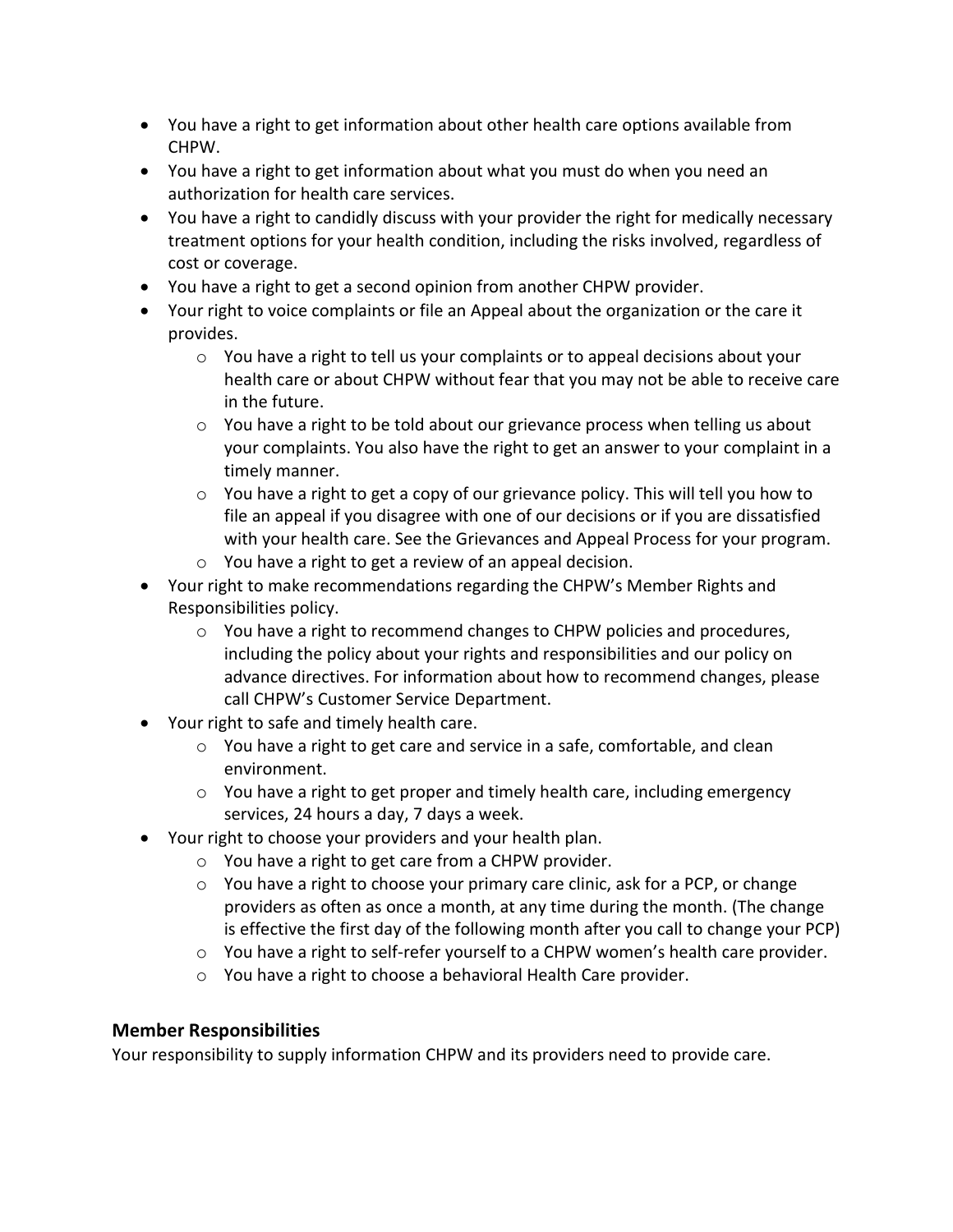- You have a responsibility to give complete and correct facts to your practitioners, providers, and CHPW about your health history, current health status, and changes in your symptoms.
- You have a responsibility to let us know if you have a living will or a durable power of attorney for health care.
- You have a responsibility to tell us your suggestions for improvements, concerns, and complaints.

Your responsibility to understand your health problems and participate in developing mutually agreed upon treatment goals.

- You have a responsibility to (to the extent possible) understand your health and/or behavioral health problems and work with your providers to create treatment goals you mutually agree on.
- You have a responsibility to make informed decisions about treatment and procedure options before services are performed.
- You have a responsibility to accept the risk of refusing treatment.

Your responsibility to follow Care plans and instructions you have agreed to with your providers.

- You have a responsibility to follow the treatment plans and instructions for care that you and your provider agree on.
- You have a responsibility to tell your provider if you do not understand your treatment plan or if you believe you cannot follow through with plan.

Your responsibility to treat your providers and staff with respect.

- You have a responsibility to treat health care professionals, staff, other members, and the health care provider's property in a kind and respectful manner.
- You have a responsibility to make and keep appointments. Tell your PCP if you or are going to be late or if you need to cancel an appointment.
- You have a responsibility to identify yourself as a member of the CHPW when you seek care. Carry your Member identification card with you.
- You have a responsibility to call CHPW if you do not understand how your health plan works or if you have questions about your coverage.

Your responsibility to work with CHPW.

- You have a responsibility to pay your copayments in full at the time of service.
- You have a responsibility to pay your deductible, copay, or coinsurance in full when due.
- You have a responsibility to tell CHPW about other health care coverage or payment.
- You have a responsibility to work with CHPW to obtain any third-party payments for health care.
- You have a responsibility to use CHPW and your PCP to coordinate health care services.
- You have a responsibility to choose a PCP or behavioral health provider from CHPW's contracted provider network.